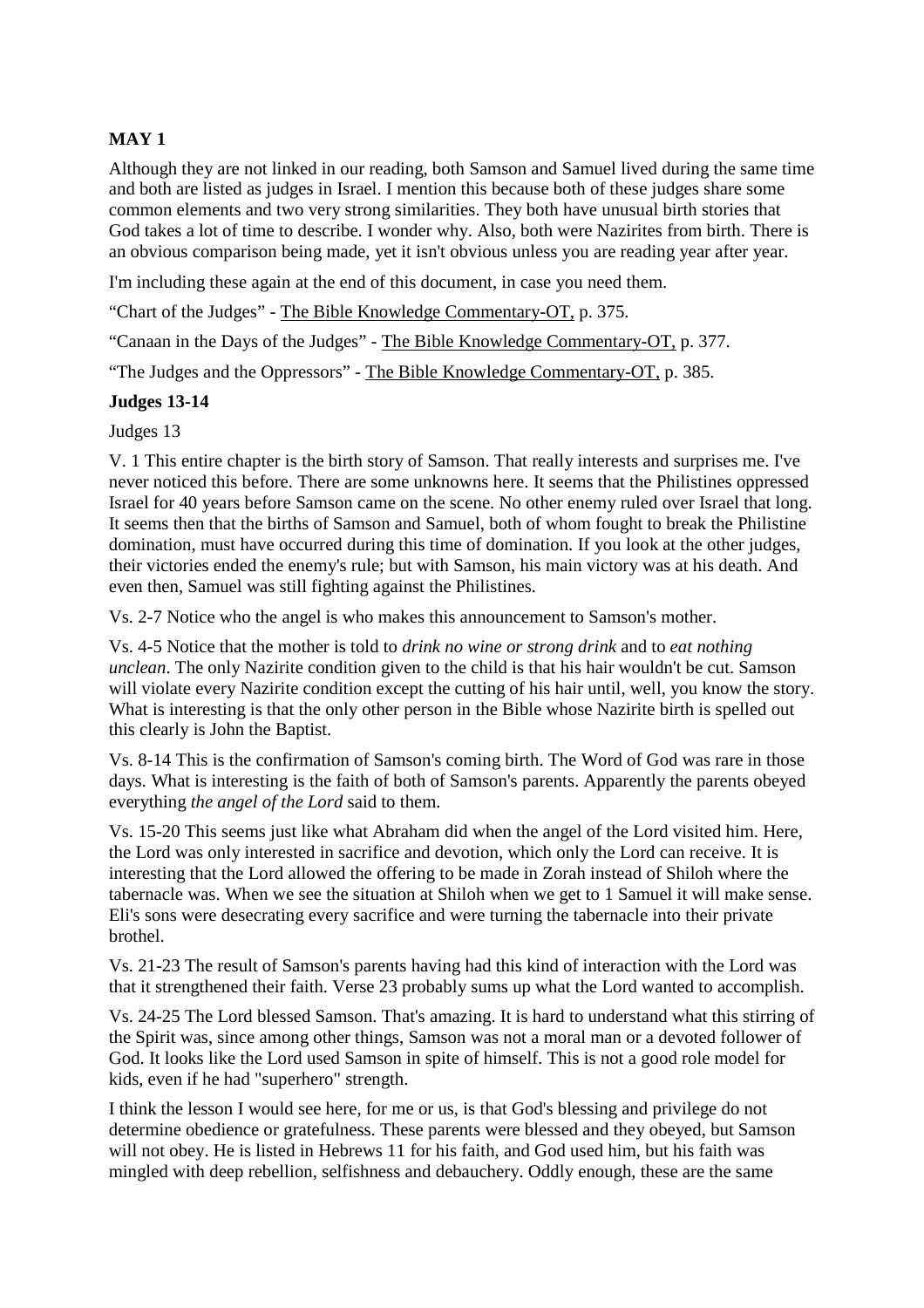things Paul warns Christians against in his letters. I think the lesson for us following Christ in the harvest, during this very dangerous time on earth, is to be very careful about our devotion to the Lord and to be alert to what physical and emotional things are tugging at us. We need to understand the tug and take care of it the right, God-honoring way. Like Paul says in Ephesians 5:15, *Look carefully then how you walk, not as unwise but as wise, making the best use of the time, because the days are evil. Therefore do not be foolish, but understand what the will of the Lord is.* 

It is instructive to see how both great faith and great disobedience can exist in the same heart. It is scary to see how this caused Samson's own downfall and limited the impact he had in serving God and the nation. David's life will be an even bigger and more profound lesson in this area. And we have popular people and preachers in the church who have fallen. Again, quoting Paul, in 1 Corinthians 10:12, *Therefore let anyone who thinks that he stands take heed lest he fall.*

#### Judges 14

Vs. 1-4 Samson's parents seem godly and were right in what they said to their son. Samson was disobedient to them and unconcerned for what would honor God. God didn't sanction this behavior; but in a case like this, God accomplished His own purposes, using a rebellious, immoral, disobedient servant.

Vs. 5-9 Samson's parents exercised their parental duty in overseeing the legal arrangements for the marriage. Maybe they saw Samson go off into the vineyard, thinking he was going there to pray and come to his right mind. That didn't happen, but a strange intersection of divine providence took place. Both in killing the lion and in getting the honey, Samson defiled himself by touching something dead. There is more here than meets the eye. It isn't just that Samson had super strength, God must have given him tough skin and amazing quickness and reflexes not to have been cut or stung.

Vs. 10-18 I'm always amazed by the creativity of Samson. In a way, he was an artist. He was emotional, creative and fun-loving. Also, I'm struck by his raw confidence. He experienced all sorts of very aggressive, hostile situations and remained without apparent fear. It appears he enjoyed the psychological warfare.

Just for some perspective here, The Bible Knowledge Commentary-OT, p. 405, mentions that the word for feast is "drinking party." Samson was violating the Nazirite vow here too.

V. 17 This is our "hero's" fatal flaw. This is the same thing that will finally break him with Delilah. It isn't just that he gave in to whining women, but that he didn't choose faithful women who loved the Lord.

V. 18 This is really hard to wrap one's head around. This situation represented a defeat and humiliation for Samson. It appears that God designed this entire event to get Samson riled up and to move him to action. It seems to me that if Samson had had a heart for his people and a desire to honor God, he could have found some Philistine injustice to have motivated him to righteous wrath. It seems to me that Samson was indifferent to the plight of Israel or the promise to Abraham. And he definitely liked Philistine women. That God had to do this to get Samson motivated does not speak highly for our superhero.

I think it's interesting that even as Samson expresses his hurt and anger, he makes a very picturesque rhyme.

Vs. 19-20 It is interesting to see that when the Spirit rushes upon Samson, there is a spirit of judgment and anger. Samson isn't the only one this happened to. We've also seen this with Othniel and Gideon and will see it again with King Saul.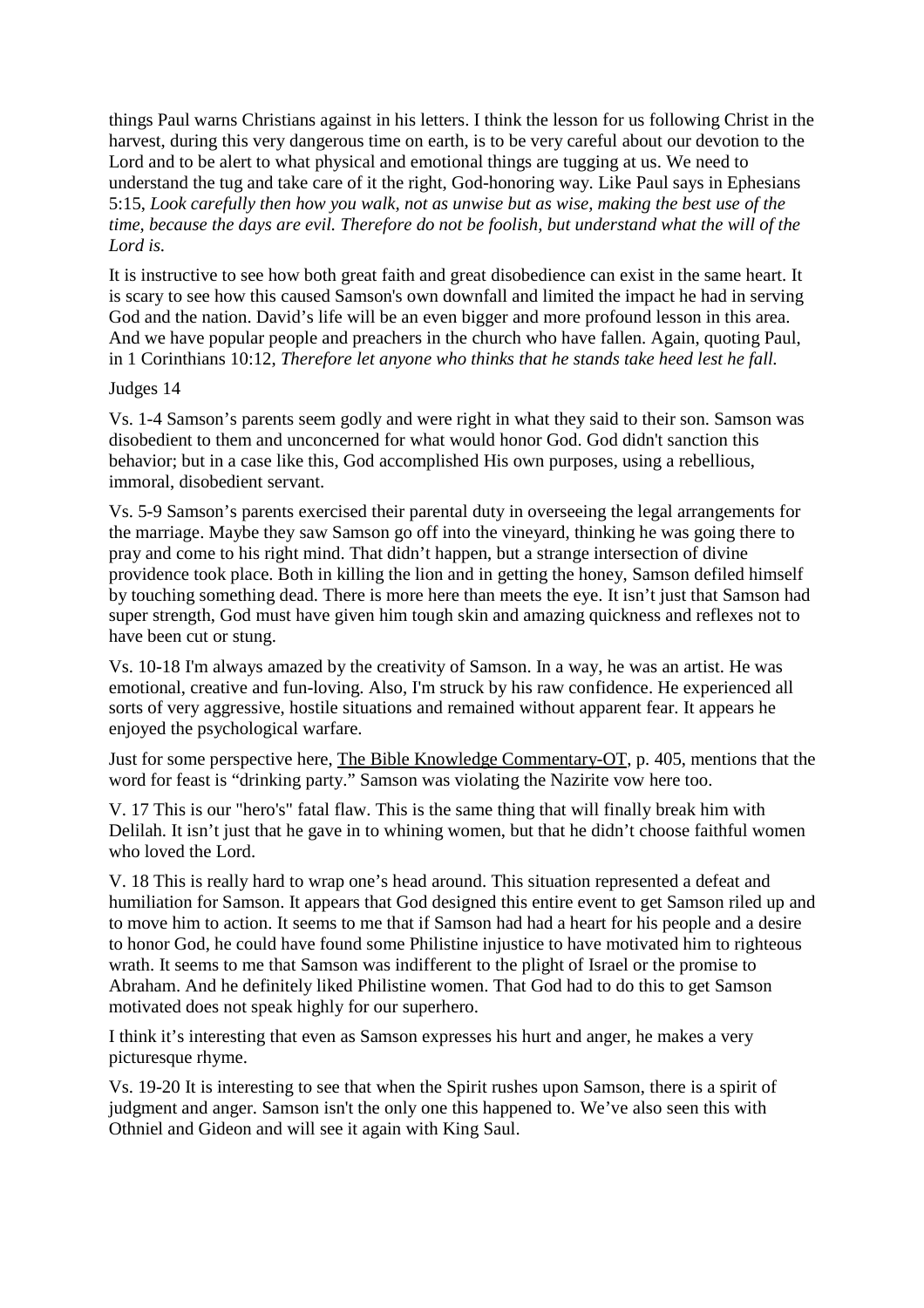This uncontrolled and undefeatable strength is what will keep the Philistines so terrorized, that they will not extend their rule over Israel for the 20 years that Samson is a judge. Samson becomes the unstoppable "terminator" to the Philistines.

None of the judges in the book of Judges took an interest in directing the people to the Lord and encouraging the nation to be unified around their worship. Samuel will begin to do that, yet Samuel's judgeship will be one of conflict with the Philistines too. Here, a guy like Samson with all this potential is used, though very sadly, in spite of his selfishness and arrogance. Here and elsewhere, God will use his appetites and pride to put him in places to strike fear into the enemy. As followers of Christ, this story teaches us that God can use us in spite of our disobedience. As disciples in the harvest, that is the last thing we want. We want to be trained in every way to follow Christ, carrying our crosses as obedient servants in the harvest, making disciples, who make disciples, who make disciples into the next generations. I wouldn't mind the strength and creativity, but I'll settle for obedience and humility, seeing fruit that gives glory to the Father and pleasure to our Lord.

## **John 1:29-51**

Vs. 29-34 This testimony is the fulfillment of John the Baptist's ministry. Notice that this was the day after his interrogation by the guys sent from Jerusalem. They probably had left for Jerusalem to report.

John the Baptist has two things to say. Verses 29-31 declare that Jesus is *the Lamb of God*. Verses 32-34 declare that Jesus is the one who baptizes with the Spirit and life. Jesus was baptized with the Spirit and baptizes with the Spirit.

Vs. 35-42 This is how it all began. What is amazing to me is that many of John's disciples did not follow Jesus. Even here listening to John, it took faith and obedience to leave John and follow Jesus. These two disciples of John the Baptist understood that John was sending them to Jesus. These two guys never stopped following Jesus.

Since John, the writer of this Gospel, never refers to himself directly, I suspect that John was the other disciple.

V. 38 According to the Bible Knowledge Commentary-OT, p. 275, the word for "stay" is used a lot by the writer and is translated elsewhere in John as "abide." So there is a double meaning here.

We don't hear much from Andrew, yet it was his faith in following that brought Peter to Jesus. The Bible Knowledge Commentary-OT, p. 275, makes the observation that in the three times we see Andrew in the Gospel of John, he is always bringing someone to Jesus. As you read, look for these.

V. 42 I wonder, at this point, if Jesus had some supernatural insight into Peter's future when He said, *So you are Simon, the son of John*. I've heard people wax eloquent regarding Jesus "taking authority" over Simon by "naming" him. That may be, but I worked with a guy in Germany, Dieter Michel, who always gave nicknames to younger workers he was training and they loved him and followed. It was fun and built a team. We'll see that Jesus had nicknames for some of the other guys too.

We see in v. 28 that this happened *in Bethany across the Jordan* (near Jericho). So this means that Andrew, Peter and John, who lived near Capernaum on the top of the Sea of Galilee, had traveled a long way (aprox. 90-100 miles) and had left their business to hear and follow John the Baptist. In that sense, they had a very deep spiritual interest to begin with. Jesus was looking for people with this kind of faith to build upon. That is good for us to remember as we are asking the Lord to show us who is ready to be brought into a disciple-making group. Jesus didn't select just anybody.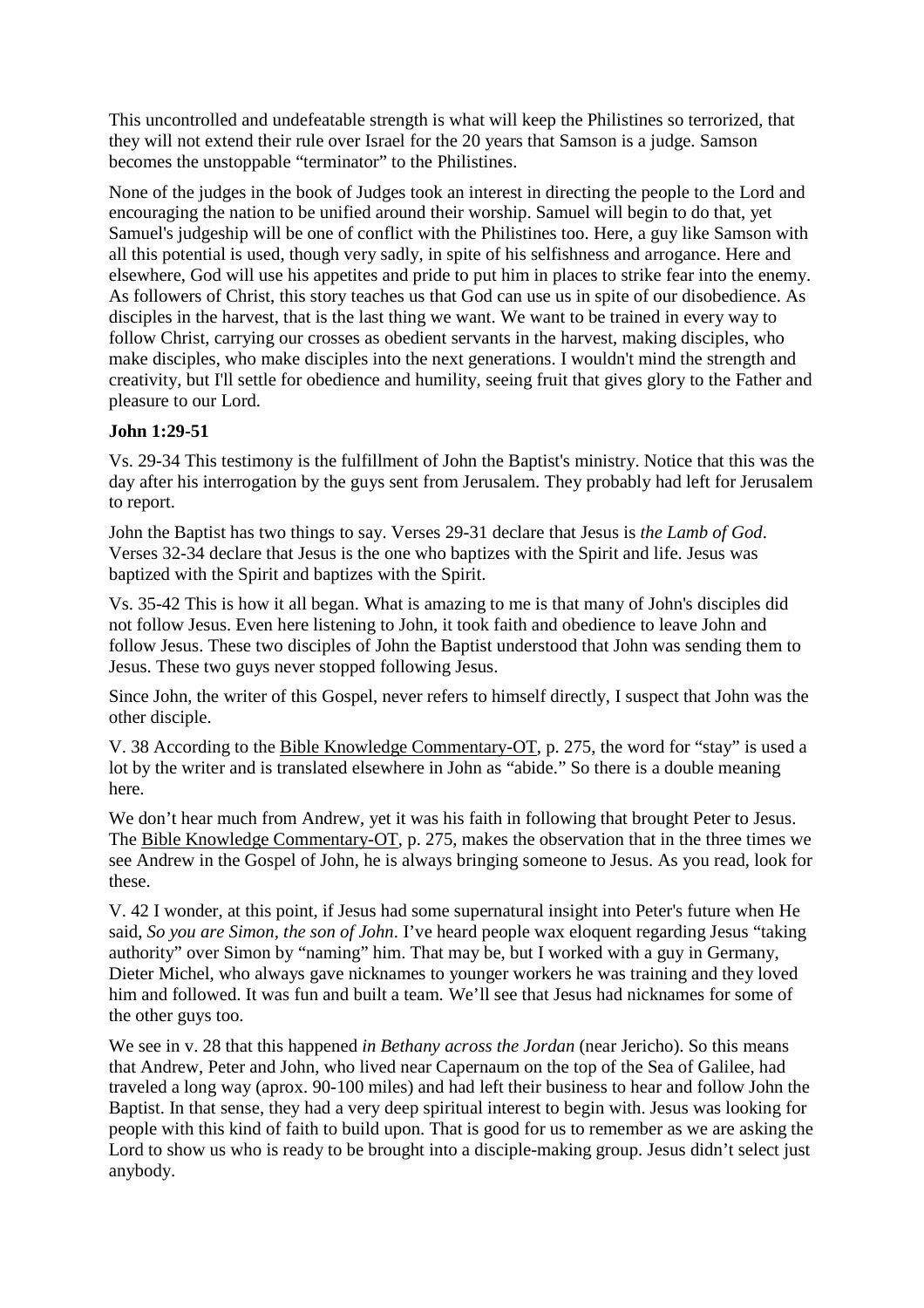Vs. 43-51 Within two days of John's testimony, Jesus had three disciples. Now Jesus left this area and went straight up the Jordan River to the north side of the Sea of Galilee and gained two more disciples. We can assume that these guys were ready because of the ministry of John the Baptist. They were all extremely spiritually minded. These guys were more than warm bodies.

Notice that Jesus must have known Phillip and that Phillip probably knew Simon and Andrew. These were not huge cities. Phillip was another man of faith, waiting for the Messiah and he sought out a similar man, a friend named Nathanael. Nathanael is referred to as Bartholomew in other Gospels.

Vs. 47-48 There has to be more to this statement by Jesus than meets the eye. It might have involved a nickname or even something deep in Nathanael's heart that only Nathanael knew he was seeking. Nate's reply, *How do you know me,* would seem sort of insincere unless, in fact, Jesus hit on something that was important to Nathanael.

V. 49 This is interesting. You wonder what the average Jew (assuming Nathaniel was average) thought about the Messiah. Here it is. The Messiah was both the divine *Son of God* and the human *King of Israel*. Understanding that this was how Israel viewed the Christ, you wonder at the unbelief of the religious leaders. Jesus told them He was the Son of God and the Son of Man and they simply refused to believe. For the Messiah to claim these titles would not have been blasphemy. Everyone expected the Messiah to say He was the Son of God.

Vs. 50-51 might allude to what Nathanael was reading or thinking about *under the fig tree.* The image is Jacob resting at Bethel and seeing angels *ascending and descending* from heaven. It might illustrate Nathanael's own seeking to be close to God and His desire to interact with God. If that's the case, Jesus is telling Nathanael that he's about to get his desire and then some.

Not that we fully make use of our privilege, but having the Spirit living in us gives us exactly what Jacob saw and Nathanael desired, full and open communication with God.

It is interesting here that the apostle John is giving us a view of how Jesus first began to build His group of disciples. I think I've already learned a couple things.

### **Psalm 102**

With this psalm, I find I'm back to psalms I can deeply identify with, calling out to God for His answer and help. It is a long psalm with different parts which you'll notice if you use a pencil to mark where the thought changes.

Vs. 1-2 This is the initial, urgent cry for help.

Vs. 3-7 This seems to be the emotional state of the writer. He is suffering both physically and emotionally.

Vs. 8-11 This is the reason he feels like this. His enemies have been able to taunt and harm him and God has let it happen. This is like what happened to David when he had to run from Absalom as God was punishing David for his acts against Bathsheba and Uriah.

Vs. 12-17 It seems that the writer is appealing to God's love for Jerusalem, His promises to Israel and His plan to use this city to draw the nations of the world to Himself.

Vs. 18-22 Zion will be the place from which the Lord shows mercy to the needy, and it will be the place where the needy (including the writer) will praise God as the nations gather there to worship.

Vs. 23-24 This is another appeal of the writer for God to restore him.

Vs. 25-28 God made the earth and He made promises of faithfulness to His servants. The earth will end, but God's promises will be fulfilled. Therefore, our hope is secure because we set our hope on God who remains, and remains faithful.